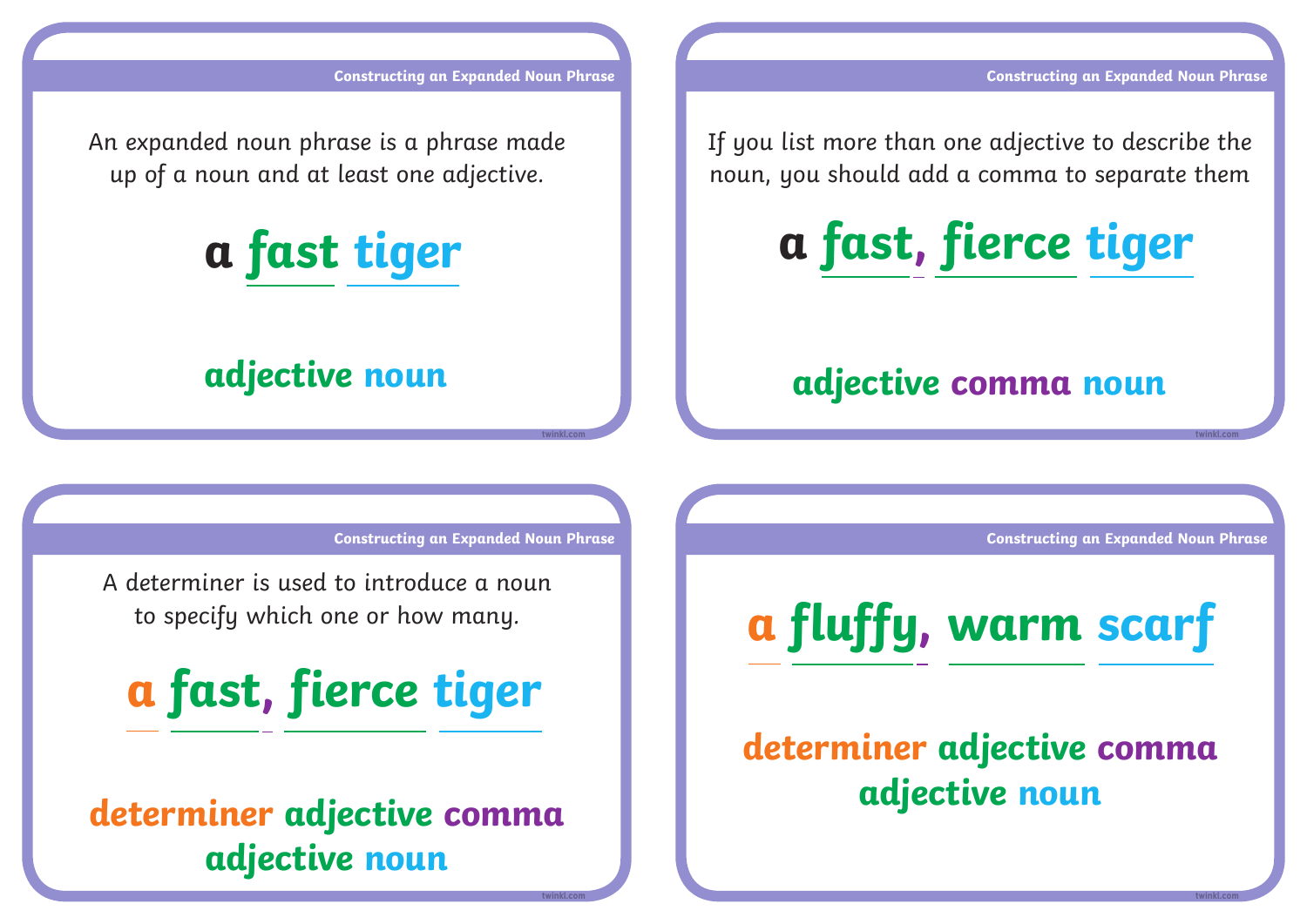**Constructing an Expanded Noun Phrase** 

**Constructing an Expanded Noun Phrase** 

# **lots of bright, colourful butterflies**

### **determiner adjective comma adjective noun**



## **determiner adjective comma adjective noun**

**Constructing an Expanded Noun Phrase** 

**twinkl.com**

**twinkl.com**



Write an expanded noun phrase to describe this picture. Write an expanded noun phrase to describe this picture.

**Constructing an Expanded Noun Phrase** 



**twinkl.com**